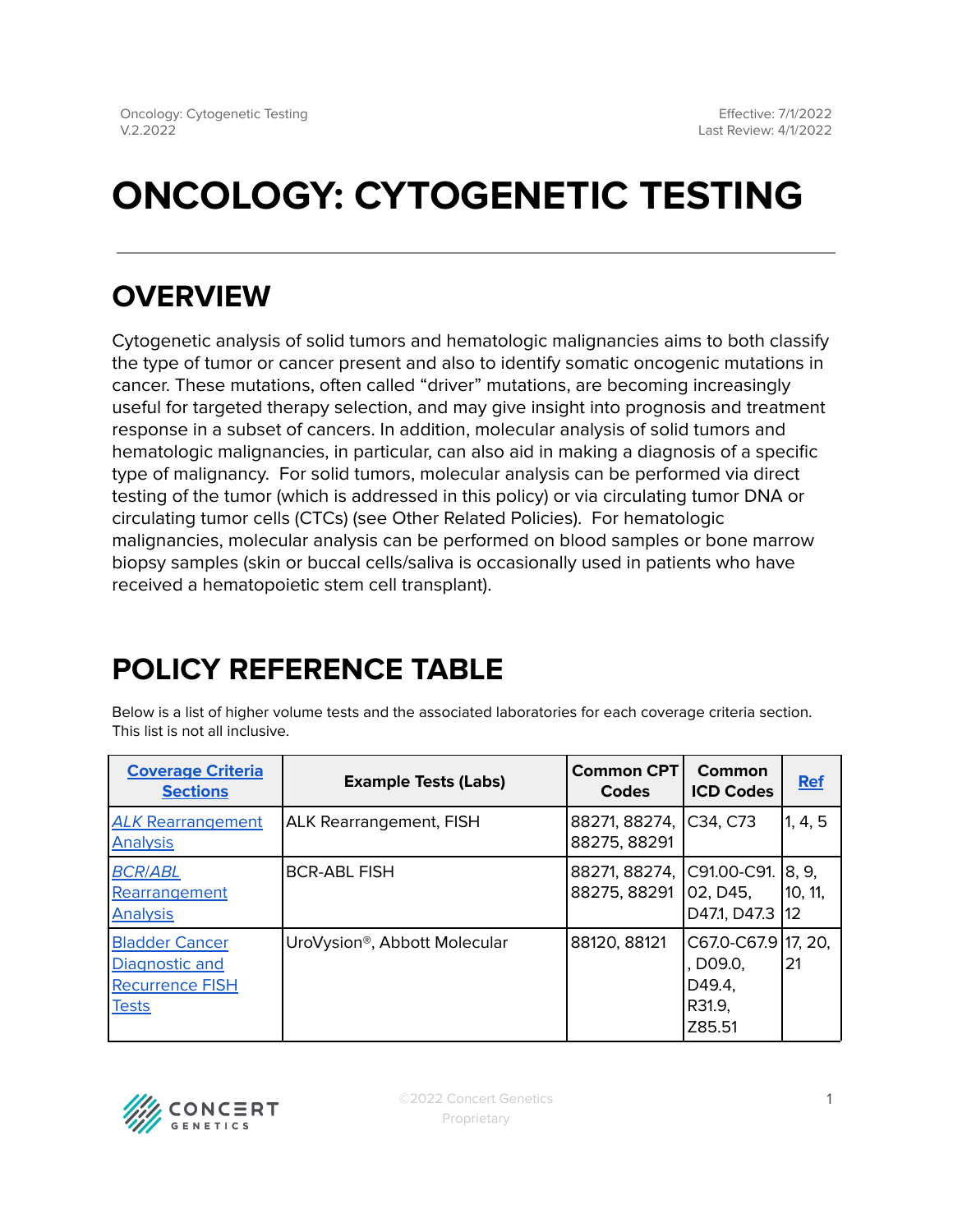| <b>Chronic Lymphocytic</b><br>Leukemia/Small<br>Lymphocytic | FISH CLL Panel, Blood (Johns<br>Hopkins Medical Institutions -<br>Pathology Laboratory)                | 88271, 88274,<br>88275, 88291                                                             | C91, C94,<br>C95, Z85.6                    | 13                                                |
|-------------------------------------------------------------|--------------------------------------------------------------------------------------------------------|-------------------------------------------------------------------------------------------|--------------------------------------------|---------------------------------------------------|
| Lymphoma (CLL/SLL)<br><b>FISH Panel Analysis</b>            | Chronic Lymphocytic Leukemia (CLL)<br>Profile, FISH (LabCorp)                                          |                                                                                           |                                            |                                                   |
|                                                             | Chronic Lymphocytic Leukemia (CLL)<br>Prognostic Panel, Comprehensive<br>(Quest Diagnostics)           |                                                                                           |                                            |                                                   |
| <b>ERBB2 (HER2)</b><br><b>Amplification Analysis</b>        | ERBB2 FISH (or CISH) Analysis                                                                          | 88341, 88342,<br>88360, 88361                                                             | C08, C15,<br>C16, C18,<br>C19, C20,<br>C50 | 2, 6, 7,<br>14, 15                                |
| <b>Multiple Myeloma</b><br><b>FISH Panel Analysis</b>       | Myeloma, FISH, Fixed Cells (Mayo<br><b>Medical Laboratories)</b>                                       | 88271, 88274,<br>88275, 88291                                                             | C90                                        | 16, 19                                            |
|                                                             | Multiple Myeloma (MM) Profile, FISH<br>(LabCorp)                                                       |                                                                                           |                                            |                                                   |
|                                                             | Multiple Myeloma Panel by FISH<br>(ARUP Laboratories)                                                  |                                                                                           |                                            |                                                   |
|                                                             | FISH Profile Multiple Myeloma, Blood<br>(Johns Hopkins Medical Institutions -<br>Pathology Laboratory) |                                                                                           |                                            |                                                   |
|                                                             | <b>NTRK Fusion Analysis   NTRK1/2/3 FISH Analysis</b>                                                  | 88271, 88274,<br>88275, 88291,<br>88341, 88342,<br>88360, 88361<br>88373, 88374,<br>88377 | C00-D49                                    | 2, 3, 5,<br>6, 7,<br>12, 14,<br>18, 22,<br>23, 24 |
| PD-L1 Protein<br><b>Expression Analysis</b>                 | PD-L1 IHC Analysis                                                                                     | 88341, 88342,<br>88360, 88361                                                             | C00-D49                                    | 1, 3, 6,<br>7, 14,<br>15, 17,<br>18               |
| <b>PML/RARA</b><br>Rearrangement<br><b>Analysis</b>         | PML/RARA Rearrangement Analysis                                                                        | 88271, 88274,<br>88275, 88291                                                             | C91-C95                                    | 8                                                 |
| <b>ROS1 Rearrangement</b><br><b>Analysis</b>                | <b>ROS1 FISH Analysis</b>                                                                              | 88271, 88274, C34<br>88275, 88291,<br>88373, 88374,                                       |                                            | 1, 4                                              |

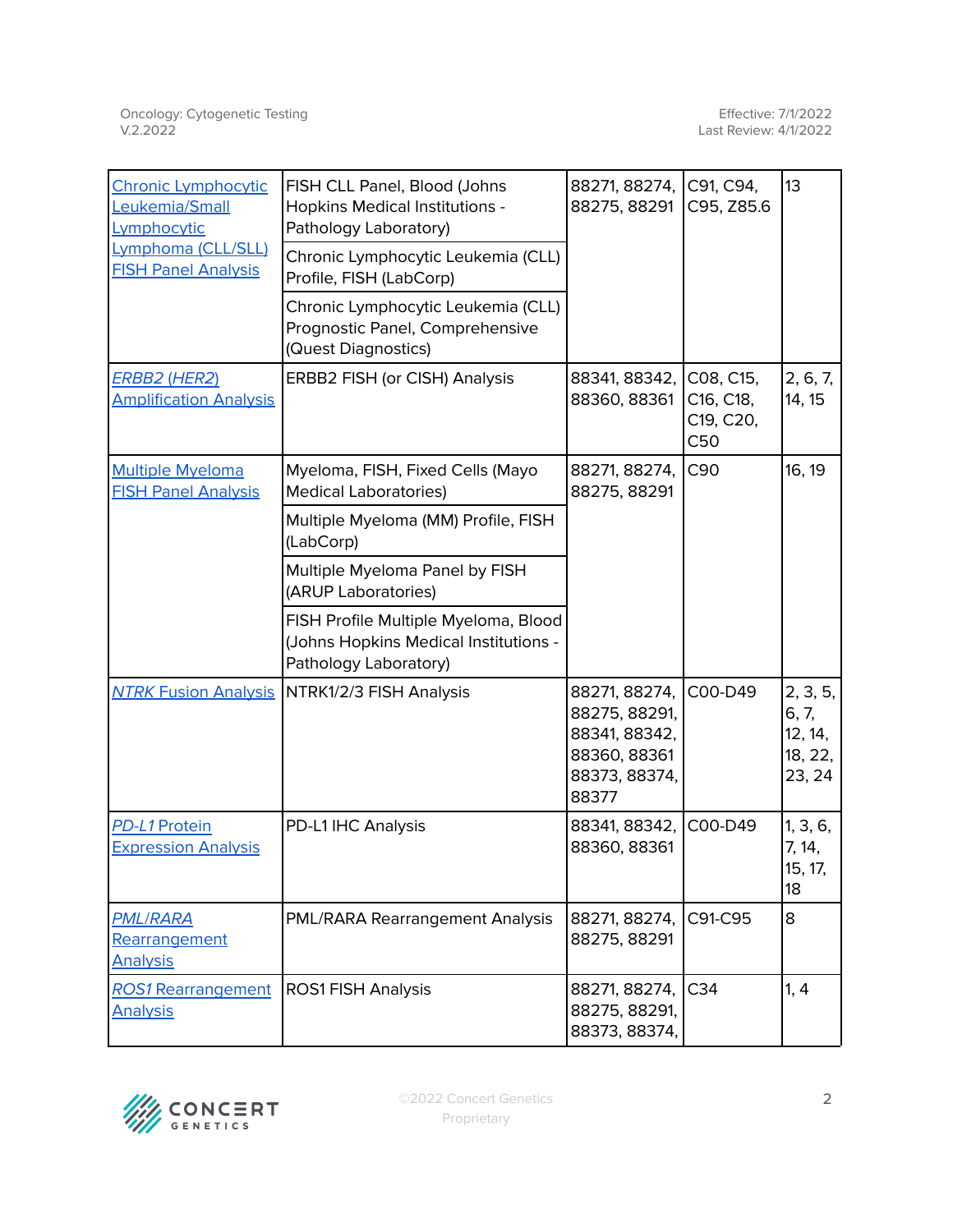|--|

# **OTHER RELATED POLICIES**

This policy document provides coverage criteria for ONCOLOGY: CYTOGENETIC TESTING. Please refer to:

- **Oncology: Molecular Analysis of Solid Tumors and Hematologic Malignancies** for criteria related to DNA testing of a solid tumor or a blood cancer.
- **Genetic Testing: Hereditary Cancer Susceptibility Syndromes** for coverage criteria related to genetic testing for hereditary cancer predisposition syndromes.
- **Oncology: Cancer Screening** for coverage criteria related to the use of non-invasive fecal, urine, or blood tests for screening for cancer.
- **Oncology: Circulating Tumor DNA and Circulating Tumor Cells (Liquid Biopsy)** for criteria related to circulating tumor DNA (ctDNA) or circulating tumor cell testing performed on peripheral blood for cancer diagnosis, management and surveillance.
- **Oncology: Algorithmic Testing** for coverage criteria related to gene expression profiling and tumor biomarker tests with algorithmic analyses.
- **Genetic Testing: Exome and Genome Sequencing for the Diagnosis of Genetic Disorders** for coverage criteria related to whole genome and whole exome sequencing in rare genetic syndromes.
- **Genetic Testing: General Approach to Genetic Testing** for coverage criteria related to cytogenetic testing in oncology that is not specifically discussed in this or another non-general policy.

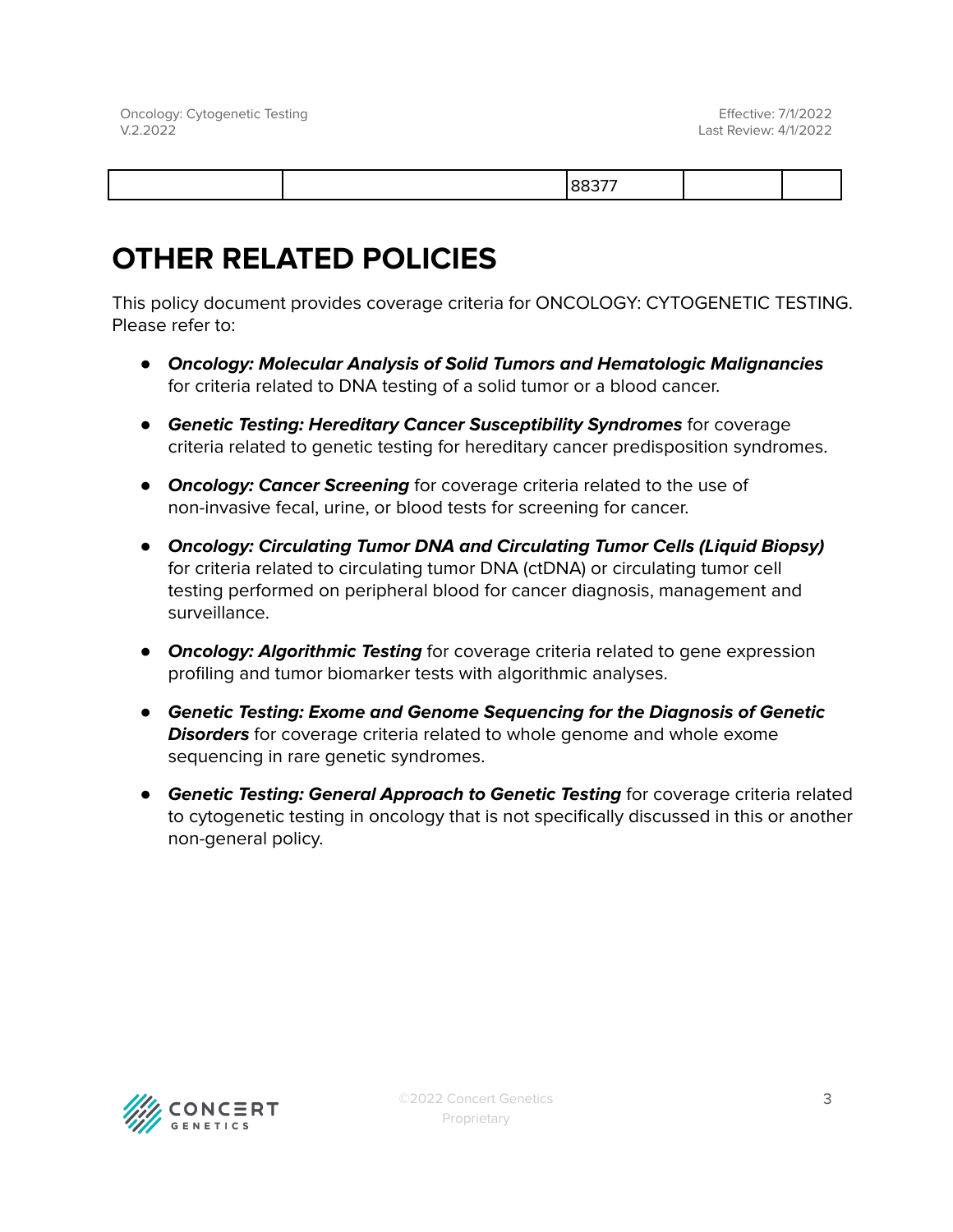# <span id="page-3-0"></span>**COVERAGE CRITERIA**

# <span id="page-3-1"></span>**ALK Rearrangement Analysis**

- I. Somatic ALK rearrangement analysis (88271, 88274, 88275, 88291) in solid tumors is considered medically necessary when:
	- A. The member has a diagnosis of or is in the initial work up stage for:
		- 1. [Advanced](#page-8-0) or metastatic lung adenocarcinoma, **OR**
		- 2. [Advanced](#page-8-0) or metastatic large cell lung carcinoma, **OR**
		- 3. [Advanced](#page-8-0) or metastatic squamous cell lung carcinoma, **OR**
		- 4. [Advanced](#page-8-0) or metastatic non-small cell lung cancer (NSCLC) not otherwise specified (NOS), **OR**
		- 5. Anaplastic thyroid carcinoma.

[back](#page-0-0) to top

# <span id="page-3-2"></span>**BCR/ABL Rearrangement Analysis**

- I. Somatic BCR/ABL1 rearrangement analysis via fluorescent in situ hybridization (FISH) (88271, 88274, 88275, 88291) in peripheral blood or bone marrow is considered **medically necessary** when:
	- A. The member is suspected to have a myeloproliferative neoplasm (i.e., polycythemia vera, essential thrombocythemia, primary myelofibrosis, chronic myeloid leukemia), **OR**
	- B. The member is undergoing diagnostic workup for:
		- 1. Acute lymphoblastic leukemia (ALL), **OR**
		- 2. Acute myeloid leukemia (AML), **OR**
		- 3. Chronic myelogenous leukemia (CML), **OR**
		- 4. Lymphoblastic leukemia, **OR**

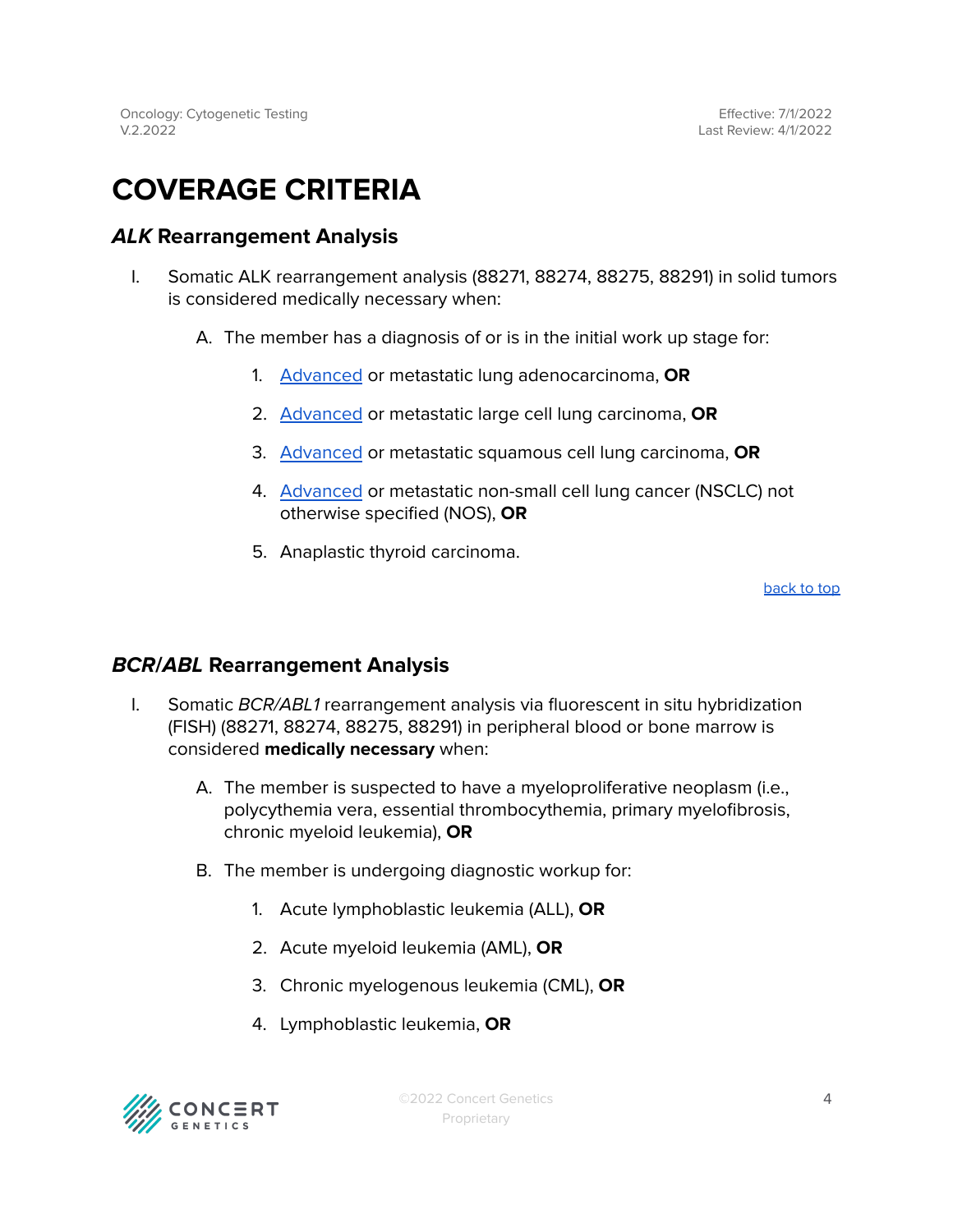Effective: 7/1/2022 Last Review: 4/1/2022

5. Gastrointestinal stromal tumor (GIST).

[back](#page-0-0) to top

# <span id="page-4-0"></span>**Bladder Cancer Diagnostic and Recurrence FISH Tests**

I. Bladder cancer diagnostic and recurrence FISH tests (e.g., Urovysion) (88120, 88121) for the screening, diagnosis of, and monitoring for bladder cancer are considered **investigational**.

[back](#page-0-0) to top

# <span id="page-4-1"></span>**Chronic Lymphocytic Leukemia/Small Lymphocytic Lymphoma (CLL/SLL) FISH Panel Analysis**

- I. Chronic lymphocytic leukemia/small lymphocytic lymphoma (CLL/SLL) FISH panel analysis (88271, 88274, 88275, 88291) in peripheral blood or bone marrow is considered **medically necessary** when:
	- A. The panel includes analysis for +12, del(11q), del(13q), and del(17p), **AND**
	- B. The member is undergoing initial diagnostic workup for chronic lymphocytic leukemia/small lymphocytic lymphoma (CLL/SLL).

[back](#page-0-0) to top

# <span id="page-4-2"></span>**ERBB2 (HER2) Amplification Analysis**

- I. Somatic ERBB2 (HER2) amplification analysis via in situ hybridization (ISH) (i.e., FISH or CISH) (88341, 88342, 88360, 88361) in solid tumors is considered medically necessary when:
	- A. The member has any of the following:
		- 1. Recurrent or newly diagnosed stage I-IV invasive breast cancer, **OR**
		- 2. Suspected or proven metastatic gastric cancer, **OR**



©2022 Concert Genetics Proprietary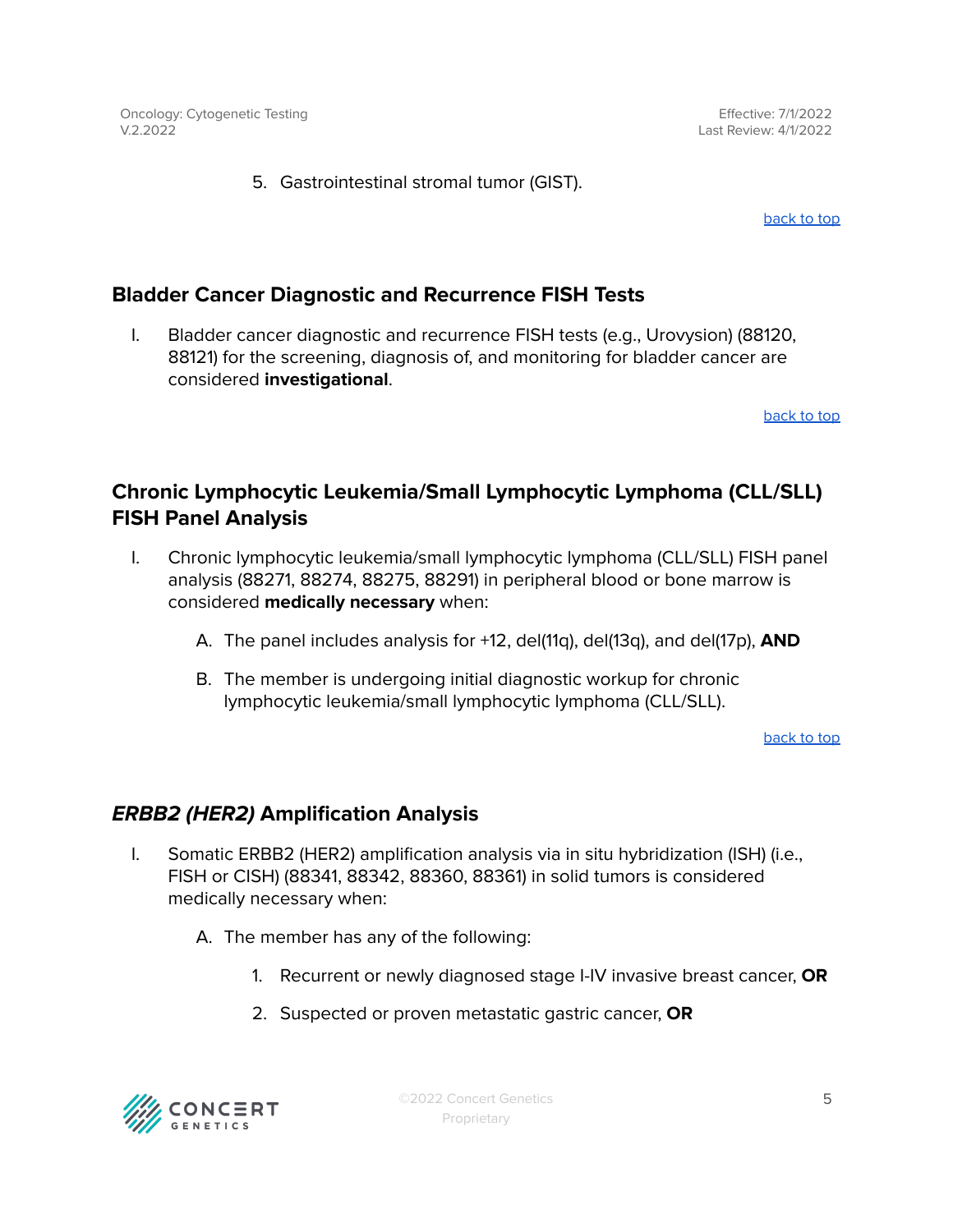- 3. Suspected or proven metastatic, synchronous or metachronous colorectal cancer or documented metachronous metastases by CT, MRI and/or biopsy, **OR**
- 4. Suspected or proven metastatic esophageal and/or esophagogastric junction adenocarcinoma, **OR**
- 5. Metastatic salivary gland tumors with distant metastases.

[back](#page-0-0) to top

# <span id="page-5-0"></span>**Multiple Myeloma FISH Panel Analysis**

- I. Multiple myeloma FISH panel analysis (88271, 88274, 88275, 88291) in bone marrow is considered medically necessary when:
	- A. The panel includes analysis for del(13), del(17p13), t(4;14), t(11;14), t(14;16), t(14;20), 1q21 gain/amplification, del(1p), **AND**
	- B. The member is undergoing initial diagnostic workup for multiple myeloma.

[back](#page-0-0) to top

# <span id="page-5-1"></span>**NTRK Fusion Analysis**

- I. Somatic NTRK 1/2/3 fusion analysis (88271, 88274, 88275, 88291, 88341, 88342, 88360, 88361 88373, 88374, 88377) via fluorescent in situ hybridization (FISH) or immunohistochemistry (IHC) in solid tumors is considered medically necessary when:
	- A. The member is undergoing initial diagnostic workup for or has a diagnosis of:
		- 1. [Advanced](#page-8-0) or metastatic lung adenocarcinoma, **OR**
		- 2. [Advanced](#page-8-0) or metastatic large cell lung carcinoma, **OR**
		- 3. [Advanced](#page-8-0) or metastatic squamous cell lung carcinoma, **OR**

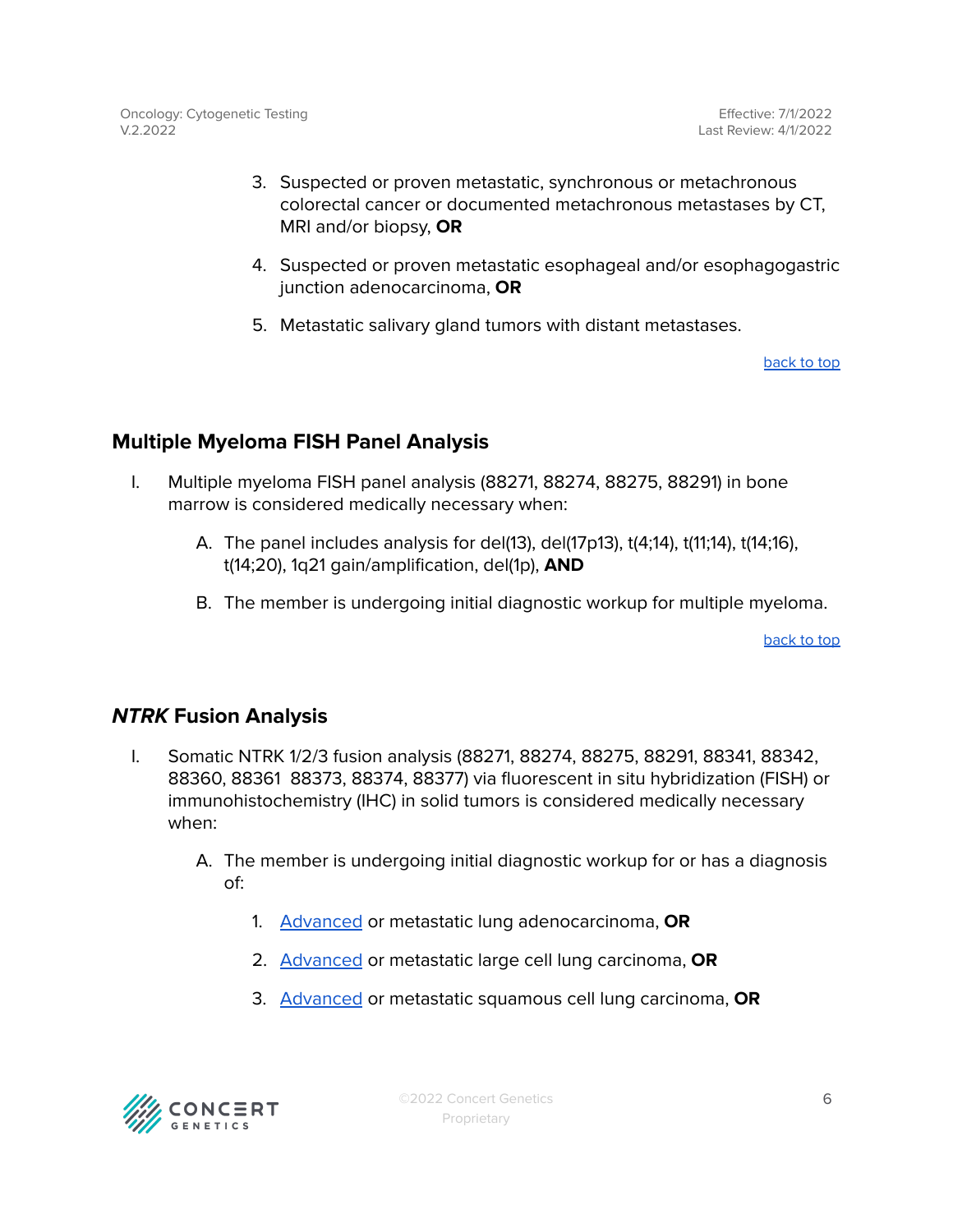- 4. [Advanced](#page-8-0) or metastatic non-small cell lung cancer (NSCLC) not otherwise specified (NOS), **OR**
- 5. Unknown primary cancers, **OR**
- 6. [Advanced](#page-8-0) or metastatic colorectal cancer, **OR**
- 7. Recurrent, progressive or metastatic cervical cancer, **OR**
- 8. Recurrent, progressive or metastatic vulvar cancer, **OR**
- 9. Recurrent or metastatic uterine cancer or a diagnosis of uterine sarcoma, **OR**
- 10. Recurrent or stage IV invasive breast cancer, **OR**
- 11. Locally [advanced](#page-8-0), recurrent or metastatic gastric cancer, **OR**
- 12. Locally [advanced](#page-8-0), recurrent or metastatic esophageal cancer, **OR**
- 13. Anaplastic thyroid carcinoma or locally recurrent, [advanced](#page-8-0) and/or metastatic papillary, follicular or Hurthle cell thyroid carcinoma, **OR**
- 14. Pediatric acute lymphoblastic leukemia (ALL), **OR**
- 15. Soft tissue sarcoma, **AND**
	- a) Previous tumor testing was negative for KIT and PDGFRA somatic mutations.

[back](#page-0-0) to top

# <span id="page-6-0"></span>**PD-L1 Protein Expression Analysis**

- I. PD-L1 protein expression analysis via immunohistochemistry (IHC) (88341, 88342, 88360, 88361) in solid tumors is considered medically necessary when:
	- A. The member has a diagnosis of or is in the initial work up stage for:
		- 1. [Advanced](#page-8-0) or metastatic lung adenocarcinoma, **OR**
		- 2. [Advanced](#page-8-0) or metastatic large cell lung carcinoma, **OR**



©2022 Concert Genetics Proprietary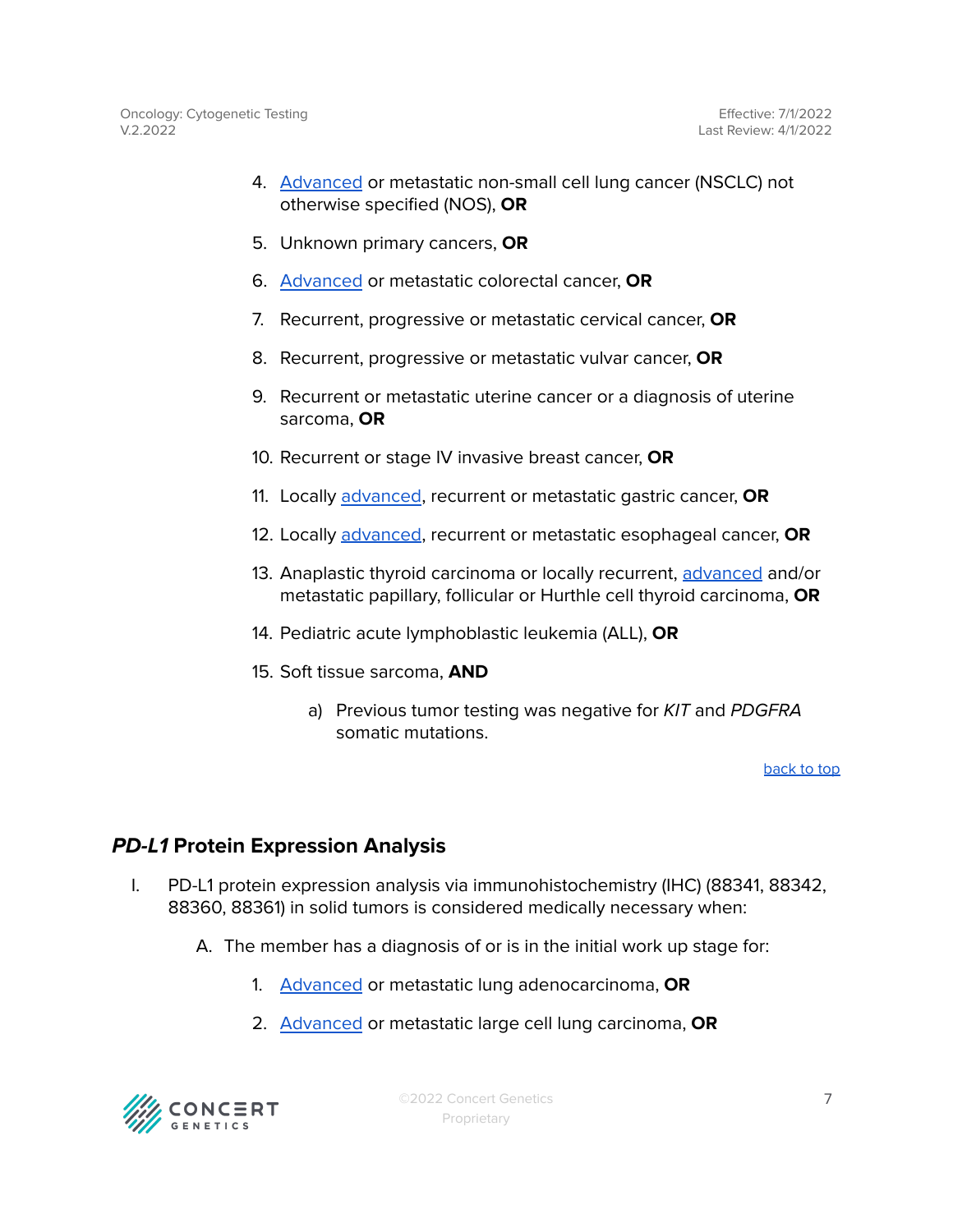- 3. [Advanced](#page-8-0) or metastatic squamous cell lung carcinoma, **OR**
- 4. [Advanced](#page-8-0) or metastatic non-small cell lung cancer (NSCLC) not otherwise specified (NOS), **OR**
- 5. Locally [advanced](#page-8-0) or metastatic bladder cancer, **OR**
- 6. Recurrent, progressive, or metastatic cervical cancer, **OR**
- 7. Recurrent or stage IV triple negative breast cancer, **OR**
- 8. Suspected or proven metastatic esophageal and/or esophagogastric junction adenocarcinoma, **OR**
- 9. Suspected or proven metastatic gastric cancer, **OR**
- 10. Recurrent, unresectable, or metastatic nasopharyngeal cancer, **OR**
- 11. Recurrent, progressive or metastatic vulvar cancer.

**Note**: PD-L1 protein expression analysis via IHC is often performed as an adjunct component of comprehensive molecular profiling panels for solid tumors

[back](#page-0-0) to top

# <span id="page-7-0"></span>**PML/RARA Rearrangement Analysis**

- I. PML/RARA rearrangement analysis via fluorescent in situ hybridization (FISH) (88271, 88274, 88275, 88291) in peripheral blood or bone marrow is considered medically necessary when:
	- A. The member is undergoing initial diagnostic work up for acute leukemia.

[back](#page-0-0) to top

# <span id="page-7-1"></span>**ROS1 Rearrangement Analysis**

I. Somatic ROS1 rearrangement analysis via fluorescent in situ hybridization (FISH) (88271, 88274, 88275, 88291, 88373, 88374, 88377) in solid tumors is considered medically necessary when:

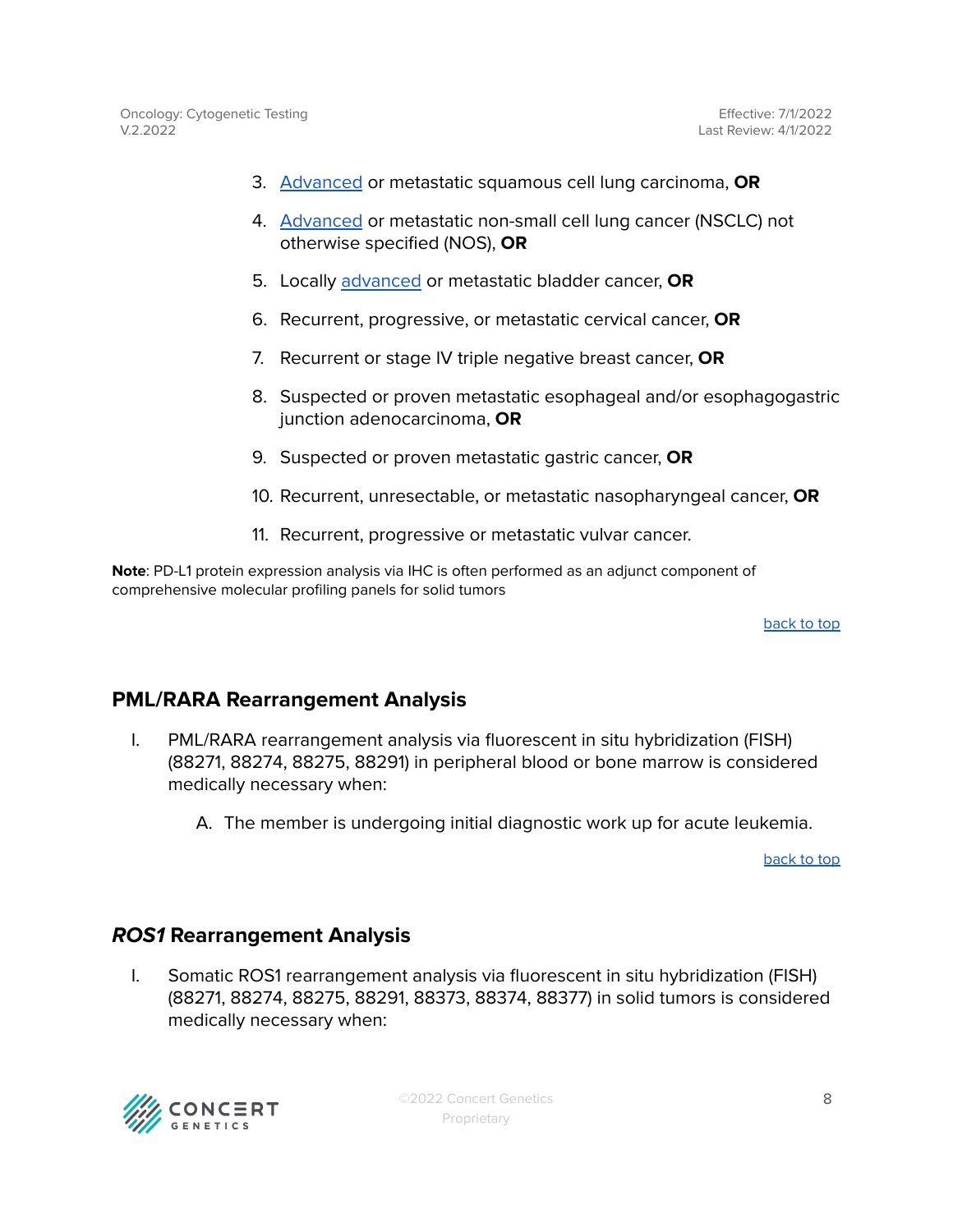Effective: 7/1/2022 Last Review: 4/1/2022

- A. The member has a diagnosis of:
	- 1. [Advanced](#page-8-0) or metastatic lung adenocarcinoma, **OR**
	- 2. [Advanced](#page-8-0) or metastatic large cell lung carcinoma, **OR**
	- 3. [Advanced](#page-8-0) or metastatic squamous cell lung carcinoma, **OR**
	- 4. [Advanced](#page-8-0) or metastatic non-small cell lung cancer (NSCLC) not otherwise specified (NOS).

[back](#page-0-0) to top

# <span id="page-8-0"></span>**NOTES AND DEFINITIONS**

**Advanced cancer** is cancer that is unlikely to be cured or controlled with treatment. The cancer may have spread from where it first started to nearby tissue, lymph nodes, or distant parts of the body. Treatment may be given to help shrink the tumor, slow the growth of cancer cells, or relieve symptoms.

# **BACKGROUND AND RATIONALE**

#### **Practice Guidelines and Position Statements**

#### American Society of Clinical Oncology (ASCO)

#### Lung Cancer

The American Society of Clinical Oncology (2018) endorsed the College of American Pathologists/International Association for the Study of Lung cancer/Association of Molecular Pathology Clinical Practice Guideline Update for Molecular Testing for the Selection of Patients with Lung Cancer for Treatment with Targeted Tyrosine Kinase Inhibitors which recommends that physicians should use molecular testing for the appropriate genetic targets on either primary or metastatic lung lesions to guide initial therapy selection. They further recommend that multiplexed genetic sequencing panels are preferred where available over multiple single gene tests to identify other treatment options beyond EGFR, ALK, BRAF, and ROS1.

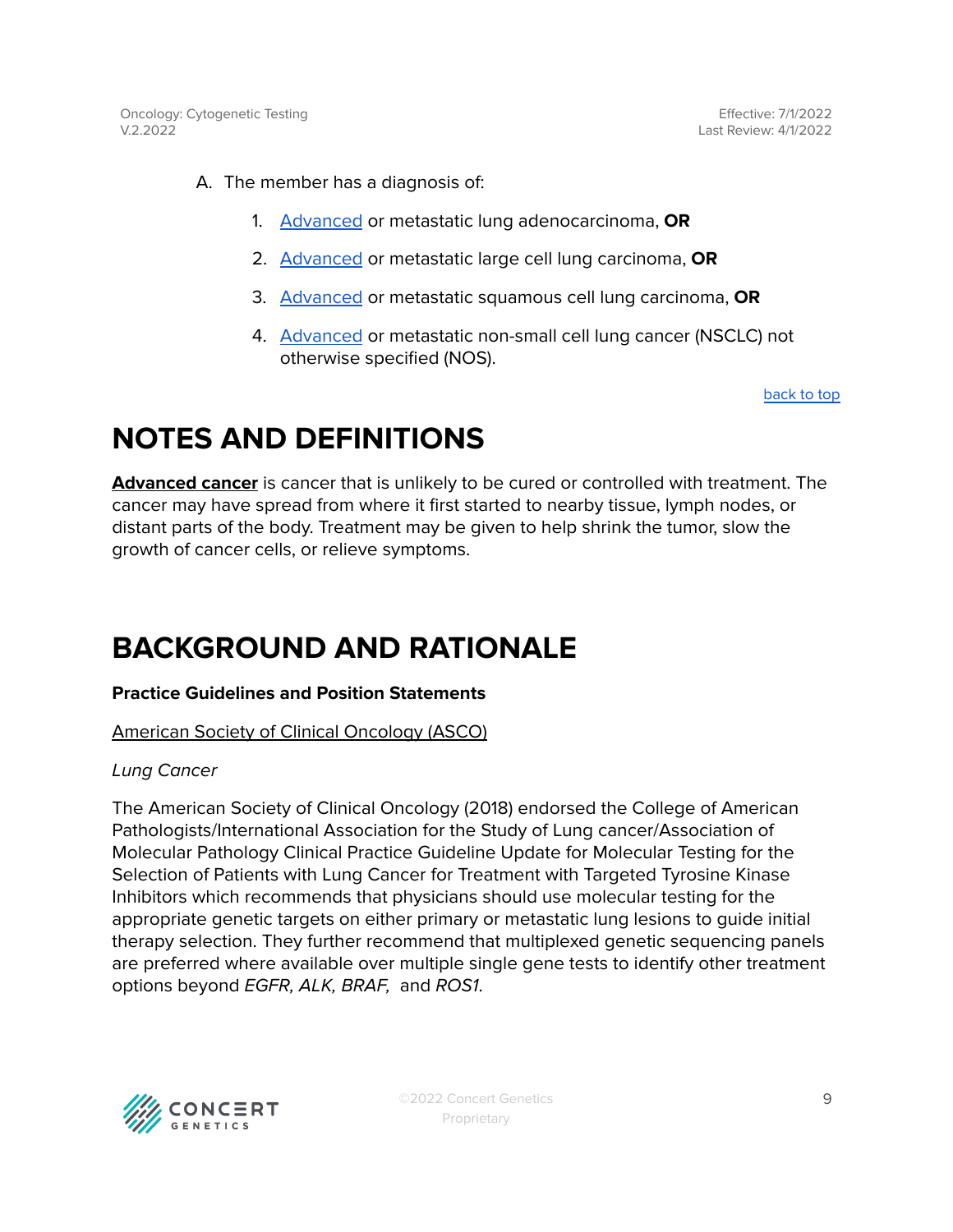The panel recommends that *EGFR, ALK, ROS1* and *BRAF* testing should be performed on all patients with advanced lung adenocarcinoma. They went on to state that RET, HER2, KRAS, and MET molecular testing are not indicated as stand alone tests but are appropriate to include as part of a larger testing panel

### Multiple Myeloma

ASCO and Cancer Care Ontario (CCO) published a joint clinical practice guideline for the treatment of multiple myeloma (2019) that included the following:

- Recommendation 3.5. There is insufficient evidence to make modifications to maintenance therapy based on depth of response, including minimal residual disease (MRD) status (Type: informal consensus/evidence based; Evidence quality: low/intermediate, benefit outweighs harm; Strength of recommendation: moderate).
- Recommendation 4.2. The goal of initial therapy for transplant-eligible patients should be achievement of the best depth of remission. MRD-negative status has been associated with improved outcomes, but it should not be used to guide treatment goals outside the context of a clinical trial (Type: evidence based; Evidence quality: high, benefit outweighs harm; Strength of recommendation: moderate).
- Recommendation 8.2. Repeat risk assessment at the time of relapse should be performed and should include bone marrow with fluorescence in situ hybridization for myeloma abnormalities seen with progression, including 17p and 1q abnormalities. Fluorescence in situ hybridization for primary abnormalities (translocations and trisomies), if seen in the initial diagnostic marrow, does not need to be repeated (Type: evidence based; Evidence quality: high, benefit outweighs harm; Strength of recommendation: strong).

#### National Comprehensive Cancer Network (NCCN):

#### ALK Rearrangement Analysis

The NCCN (1.2021) guidelines on thyroid carcinoma recommend molecular diagnostic testing for evaluating FNA results that are suspicious for follicular cell neoplasms or AUS/FLUS and somatic RET testing in all individuals with newly diagnosed medullary thyroid carcinoma. Additionally they comment that molecular testing has shown to be beneficial when making targeted therapy decisions. The guideline also comments that individuals with anaplastic thyroid cancer and/or metastatic disease should undergo

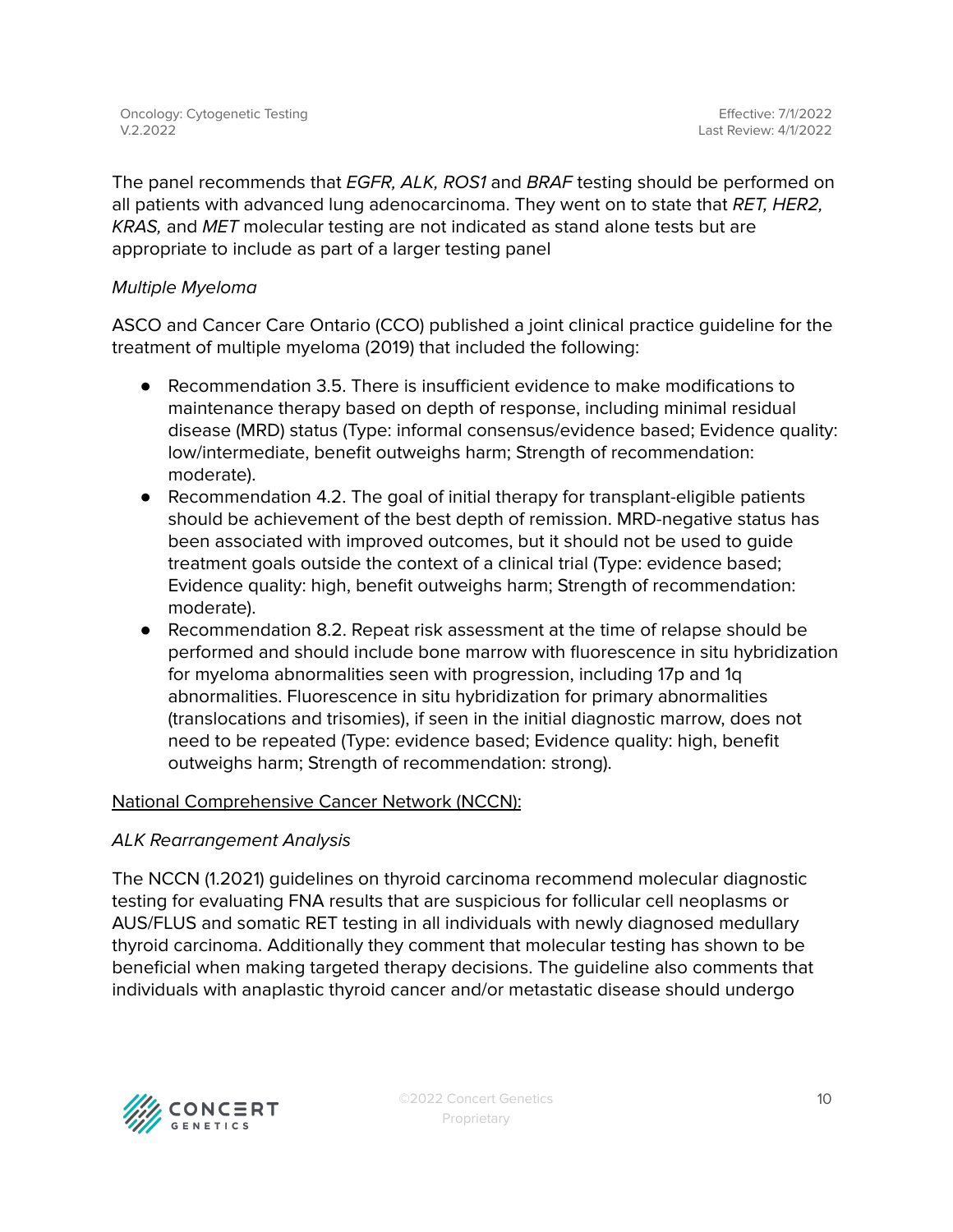molecular testing including BRAF, NTRK, ALK, RET, MSI, dMMR, and tumor mutational burden if not previously done.

NCCN guidelines on non-small cell lung cancer (v.5.2021) recommend ALK rearrangement testing in patients with Advanced or metastatic disease: Adenocarcinoma, Large Cell, Squamous cell, and NSCLC not otherwise specified (NOS).

### BCR/ABL Rearrangement Analysis

NCCN guidelines for acute lymphoblastic leukemia (v.1.2021) recommend BCR/ABL rearrangement analysis for patients for the diagnosis/workup of ALL.

NCCN guidelines for acute myeloid leukemia (v3.2021) recommend BCR/ABL rearrangement analysis for patients for the evaluation of acute leukemia.

NCCN guidelines for pediatric acute lymphoblastic leukemia (v.2.2021) recommend BCR/ABL rearrangement analysis for patients for the diagnosis/work-up of ALL.

NCCN guidelines for chronic myeloid leukemia (v.1.2022) recommend BCR/ABL rearrangement analysis for patients for the diagnosis/work-up of CML.

NCCN guidelines for myeloproliferative neoplasms (v.1.2021) recommend BCR/ABL rearrangement analysis for patients during the workup of suspected MPN.

#### Bladder Cancer Diagnostic and Recurrence FISH Tests

NCCN guidelines for bladder cancer (v.3.2021) do not currently recommend the use of bladder cancer diagnostic and recurrence FISH tests (e.g., Urovysion).

Chronic Lymphocytic Leukemia/Small Lymphocytic Lymphoma (CLL/SLL) FISH Panel **Analysis** 

NCCN guidelines for CLL/SLL (v.1.2022) recommend consideration of FISH testing for the rearrangements specified (at a minimum) during the diagnostic workup for CLL/SLL.

# ERBB2 (HER2) Amplification Analysis

NCCN guidelines for esophageal and esophagogastric junction cancers (v.4.2021) recommend ERBB2 testing during the workup of documented or suspected metastatic adenocarcinoma.

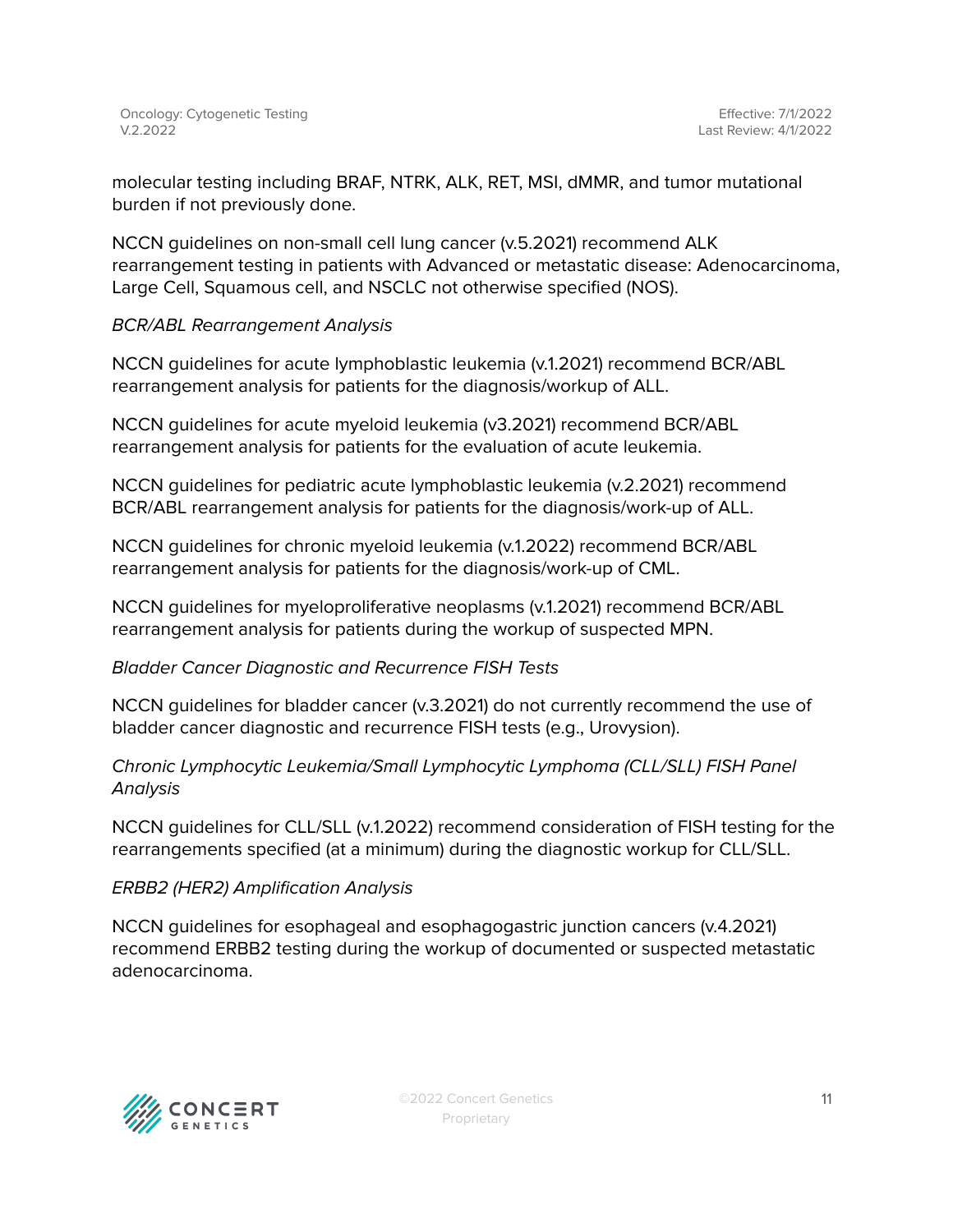NCCN guidelines for head and neck cancers (v.3.2021) recommend ERBB2 testing for therapeutic options for individuals diagnosed with recurrent, unresectable or metastatic salivary gland tumor.

NCCN guidelines for colon cancer (v.2.2021) recommend ERBB2 testing during the workup for suspected or proven metastatic, synchronous or metachronous colorectal cancer or documented metachronous metastases by CT, MRI and/or biopsy

NCCN guidelines for gastric cancer (v.3.2021) recommend ERBB2 testing during the workup of documented or suspected metastatic adenocarcinoma.

NCCN guidelines for breast cancer (v.5.2021) recommend ERBB2 testing during the workup of recurrent or newly diagnosed stage I-IV invasive breast cancer.

#### Multiple Myeloma FISH Panel Analysis

NCCN guidelines for multiple myeloma (v.1.2022) recommend FISH testing during the initial workup of multiple myeloma for prognostic purposes.

#### NTRK Fusion Analysis

The NCCN (1.2021) guidelines on thyroid carcinoma recommend molecular diagnostic testing for evaluating FNA results that are suspicious for follicular cell neoplasms or AUS/FLUS and somatic RET testing in all individuals with newly diagnosed medullary thyroid carcinoma. Additionally they comment that molecular testing has shown to be beneficial when making targeted therapy decisions. The guideline also comments that individuals with anaplastic thyroid cancer and/or metastatic disease should undergo molecular testing including BRAF, NTRK, ALK, RET, MSI, dMMR, and tumor mutational burden if not previously done.

The NCCN guideline for colon cancer (v.2.2021) recommends NTRK fusion analysis for patients with advanced or metastatic colorectal cancer.

The NCCN guideline for non-small cell lung cancer (v.5.2021) recommends NTRK fusion analysis for patients with Advanced or metastatic disease: Adenocarcinoma, Large Cell, Squamous cell, and NSCLC not otherwise specified (NOS)

The NCCN guideline for occult primary (v.1.2022) recommends NTRK fusion analysis for cancer of unknown primary.

The NCCN guideline for cervical cancer (v.1.2021) recommends NTRK fusion analysis for recurrent, progressive or metastatic cervical cancer.



©2022 Concert Genetics Proprietary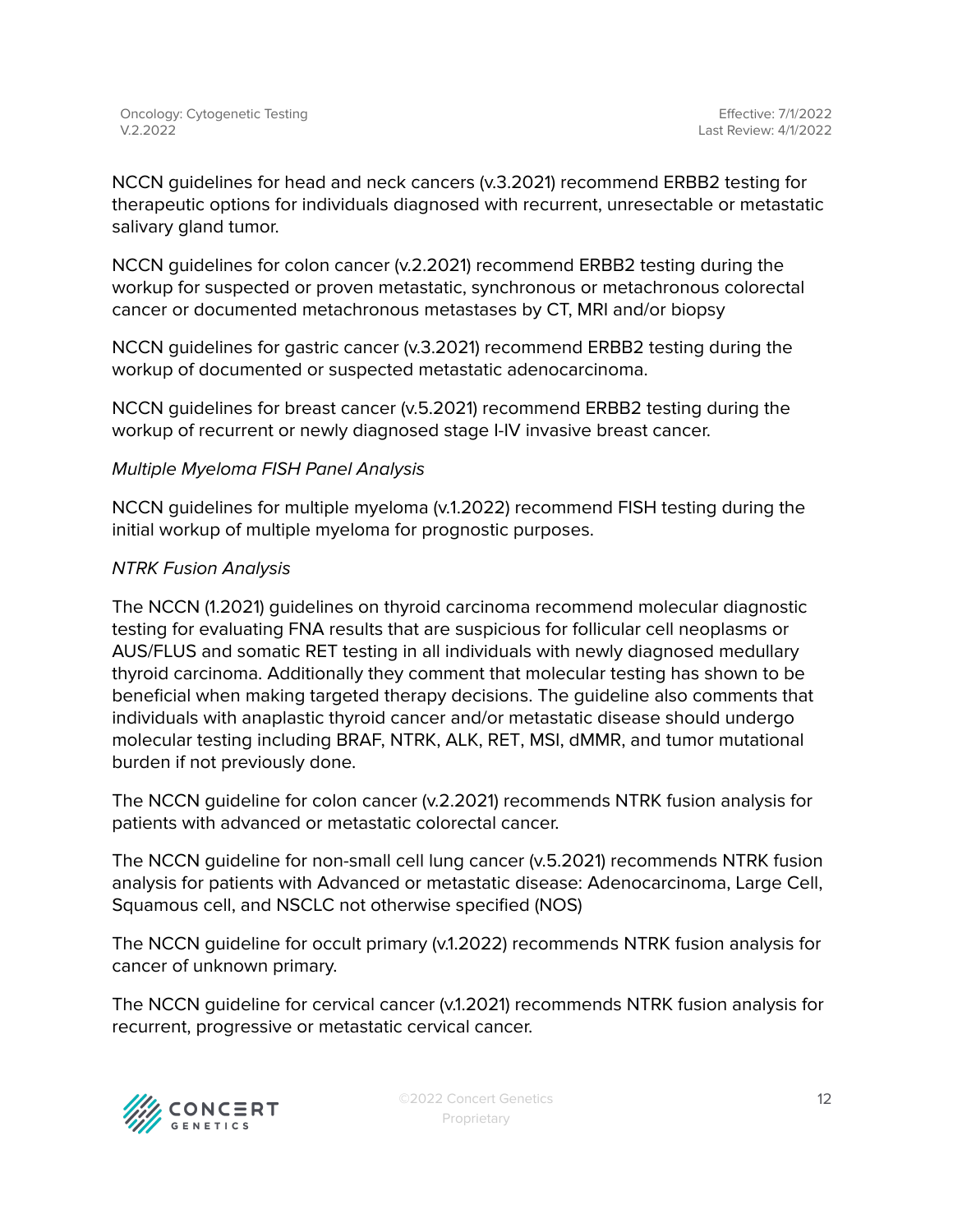The NCCN guideline for vulvar (v.3.2021) recommends NTRK fusion analysis for recurrent, progressive or metastatic vulvar cancer.

The NCCN guideline for uterine neoplasms (v.3.2021) recommends NTRK fusion analysis for recurrent or metastatic uterine cancer or a diagnosis of uterine sarcoma.

The NCCN guideline for breast cancer (v.5.2021) recommends NTRK fusion analysis for recurrent or stage IV invasive breast cancer.

The NCCN guideline for gastric cancer (v.3.2021) recommends NTRK fusion analysis for locally advanced, recurrent or metastatic gastric cancer.

The NCCN guideline for esophageal and esophagogastric junction cancer (v.4.2021) recommends NTRK fusion analysis for locally advanced, recurrent or metastatic esophageal cancer.

The NCCN guideline for pediatric acute lymphoblastic leukemia (v.2.2021) recommends NTRK fusion analysis for pediatric acute lymphoblastic leukemia (ALL).

The NCCN guideline for soft tissue sarcomas (v.2.2021) recommends NTRK fusion analysis for soft tissue sarcoma when previous tumor testing was negative for KIT and PDGFRA somatic mutations.

#### PD-L1 Protein Expression Analysis

The NCCN guideline for gastric cancer (v.3.2021) recommends PD-L1 testing during the workup for documented or suspected metastatic adenocarcinoma.

The NCCN guideline for head and neck cancers (v.3.2021) recommends PD-L1 testing during the workup phase for cancer of the nasopharynx.

NCCN guidelines for bladder cancer (v.3.2021) recommend PD-L1 testing in individuals with locally advanced or metastatic (stage IV) bladder cancer.

The NCCN guideline for vulvar cancer (v.3.2021) recommends PD-L1 testing for individuals with recurrent, progressive, or metastatic vulvar cancer.

The NCCN guideline for Esophageal and Esophagogastric Junction Cancers (v.4.2021) recommends PD-L1 testing for individuals during the workup phase for documented or suspected metastatic esophageal and esophagogastric junction cancers.

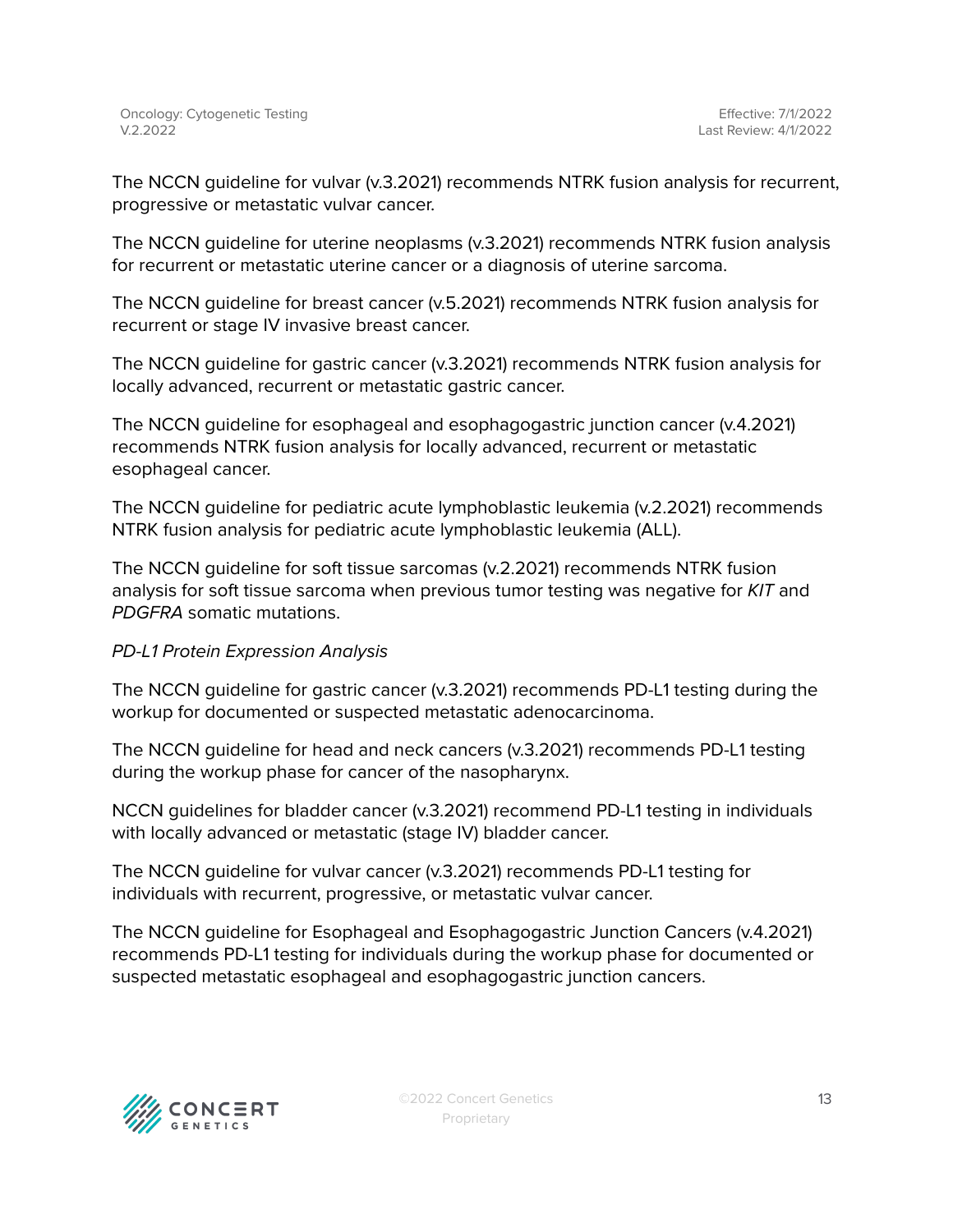The NCCN guideline for cervical cancer (v.1.2021) recommends PD-L1 testing for individuals with recurrent, progressive, or metastatic cervical cancer.

NCCN guidelines for non-small cell lung cancer (v.5.2021) recommend PD-L1 testing in patients with Advanced or metastatic disease: Adenocarcinoma, Large Cell, Squamous cell, and NSCLC not otherwise specified (NOS).

The NCCN guideline for breast cancer (v.5.2021) recommends PD-L1 testing for individuals with recurrent or stage IV triple negative breast cancer.

### PML/RARA Rearrangement Analysis

NCCN guidelines for acute lymphoblastic leukemia (v.1.2021) recommend PML/RARA rearrangement analysis for patients for the evaluation of acute leukemia.

### ROS1 Rearrangement Analysis

NCCN guidelines on non-small cell lung cancer (v.5.2021) recommend ROS1 rearrangement testing in patients with Advanced or metastatic disease: Adenocarcinoma, Large Cell, Squamous cell, and NSCLC not otherwise specified (NOS).

# The American Urological Association and Society of Urologic Oncology

The American Urological Association and Society of Urologic Oncology (2016) addressed the diagnosis and treatment of non-muscle-invasive bladder cancer, based on a systematic review and includes the following statements on the use of urine markers after the diagnosis of bladder cancer:

- "Urinary biomarker analysis should not replace cystoscopic evaluation in the surveillance of NMIBC."
- "Urinary biomarker analysis or cytology should not routinely be used during surveillance In a patient with a history of low-risk cancer and a normal cystoscopy."
- "Urinary biomarker analysis may be used to assess response to intravesical BCG (UroVysion® FISH) and adjudicate equivocal cytology (UroVysion® FISH and ImmunoCyt™) in a patient with NMIBC."

[back](#page-0-0) to top

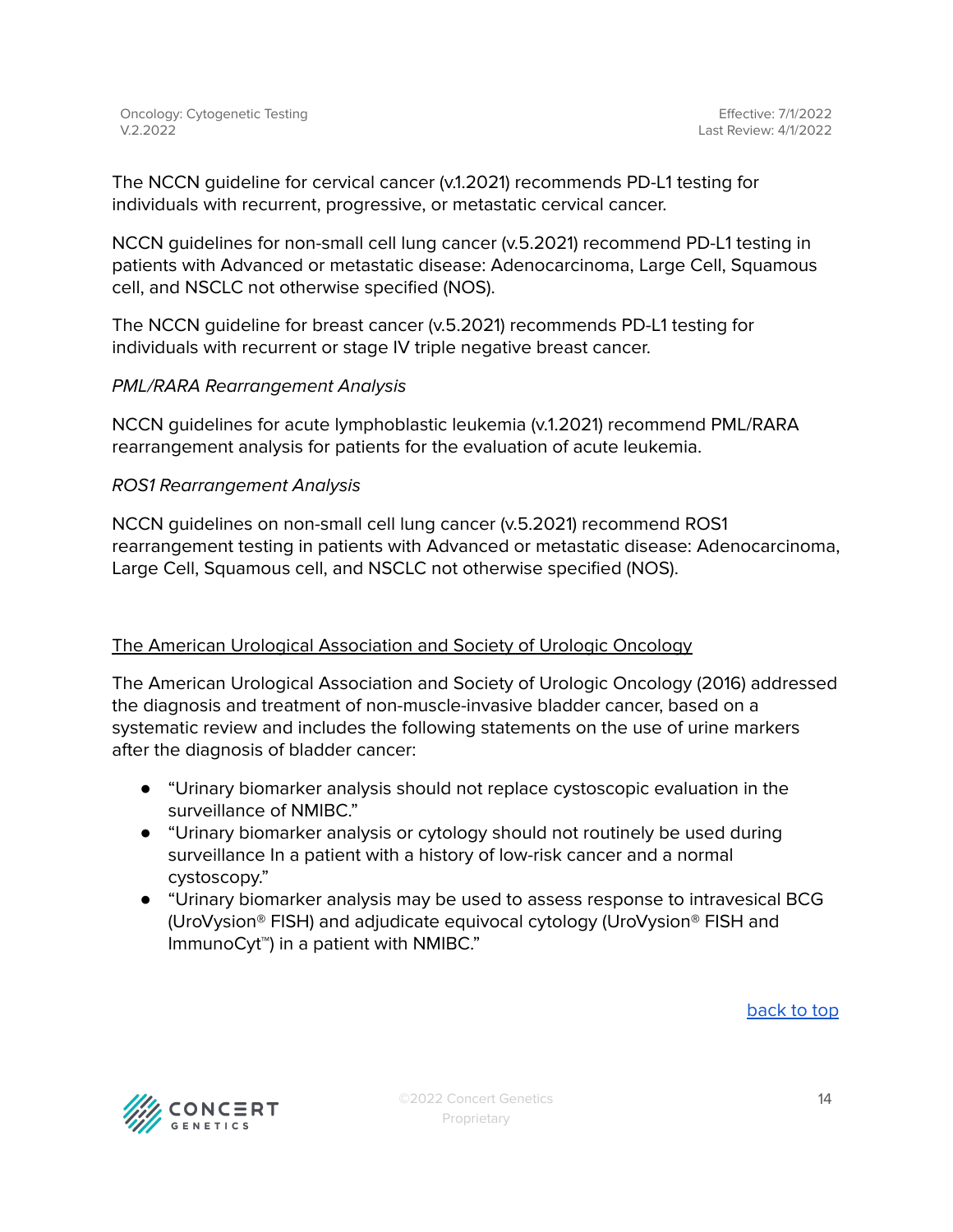# <span id="page-14-0"></span>**REFERENCES**

- 1. National Comprehensive Cancer Network (NCCN). NCCN Clinical Practice Guidelines in Oncology: Non-Small Cell Lung Cancer. Version 5.2021. [https://www.nccn.org/professionals/physician\\_gls/pdf/nscl.pdf](https://www.nccn.org/professionals/physician_gls/pdf/nscl.pdf)
- 2. National Comprehensive Cancer Network (NCCN). NCCN Clinical Practice Guidelines in Oncology: Colon Cancer. Version 2.2021. [http://www.nccn.org/professionals/physician\\_gls/PDF/colon.pdf](http://www.nccn.org/professionals/physician_gls/PDF/colon.pdf)
- 3. National Comprehensive Cancer Network (NCCN). NCCN Clinical Practice Guidelines in Oncology: Cervical Cancer. Version 1.2021. [https://www.nccn.org/professionals/physician\\_gls/pdf/cervical.pdf](https://www.nccn.org/professionals/physician_gls/pdf/cervical.pdf)
- 4. Kalemkerian GP, Narula N, Kennedy EB, et al. Molecular Testing Guideline for the Selection of Patients With Lung Cancer for Treatment With Targeted Tyrosine Kinase Inhibitors: American Society of Clinical Oncology Endorsement of the College of American Pathologists/International Association for the Study of Lung Cancer/Association for Molecular Pathology Clinical Practice Guideline Update. J Clin Oncol. 2018;36(9):911-919. doi:10.1200/JCO.2017.76.7293
- 5. National Comprehensive Cancer Network (NCCN). NCCN Clinical Practice Guidelines in Oncology: Thyroid Carcinoma. Version 1.2021. [https://www.nccn.org/professionals/physician\\_gls/pdf/thyroid.pdf](https://www.nccn.org/professionals/physician_gls/pdf/thyroid.pdf)
- 6. National Comprehensive Cancer Network (NCCN). NCCN Clinical Practice Guidelines in Oncology: Gastric Cancer. Version 4.2021. [https://www.nccn.org/professionals/physician\\_gls/pdf/gastric.pdf](https://www.nccn.org/professionals/physician_gls/pdf/gastric.pdf)
- 7. National Comprehensive Cancer Network (NCCN). NCCN Clinical Practice Guidelines in Oncology: Esophageal and Esophagogastric Junction Cancer. Version 4.2021. [https://www.nccn.org/professionals/physician\\_gls/pdf/esophageal.pdf](https://www.nccn.org/professionals/physician_gls/pdf/esophageal.pdf)
- 8. National Comprehensive Cancer Network (NCCN). NCCN Clinical Practice Guidelines in Oncology: Acute Myeloid Leukemia. Version 3.2021. [https://www.nccn.org/professionals/physician\\_gls/pdf/aml.pdf](https://www.nccn.org/professionals/physician_gls/pdf/aml.pdf)
- 9. National Comprehensive Cancer Network (NCCN). NCCN Clinical Practice Guidelines in Oncology: Myeloproliferative Neoplasms. Version 1.2021. [https://www.nccn.org/professionals/physician\\_gls/pdf/mpn.pdf](https://www.nccn.org/professionals/physician_gls/pdf/mpn.pdf)

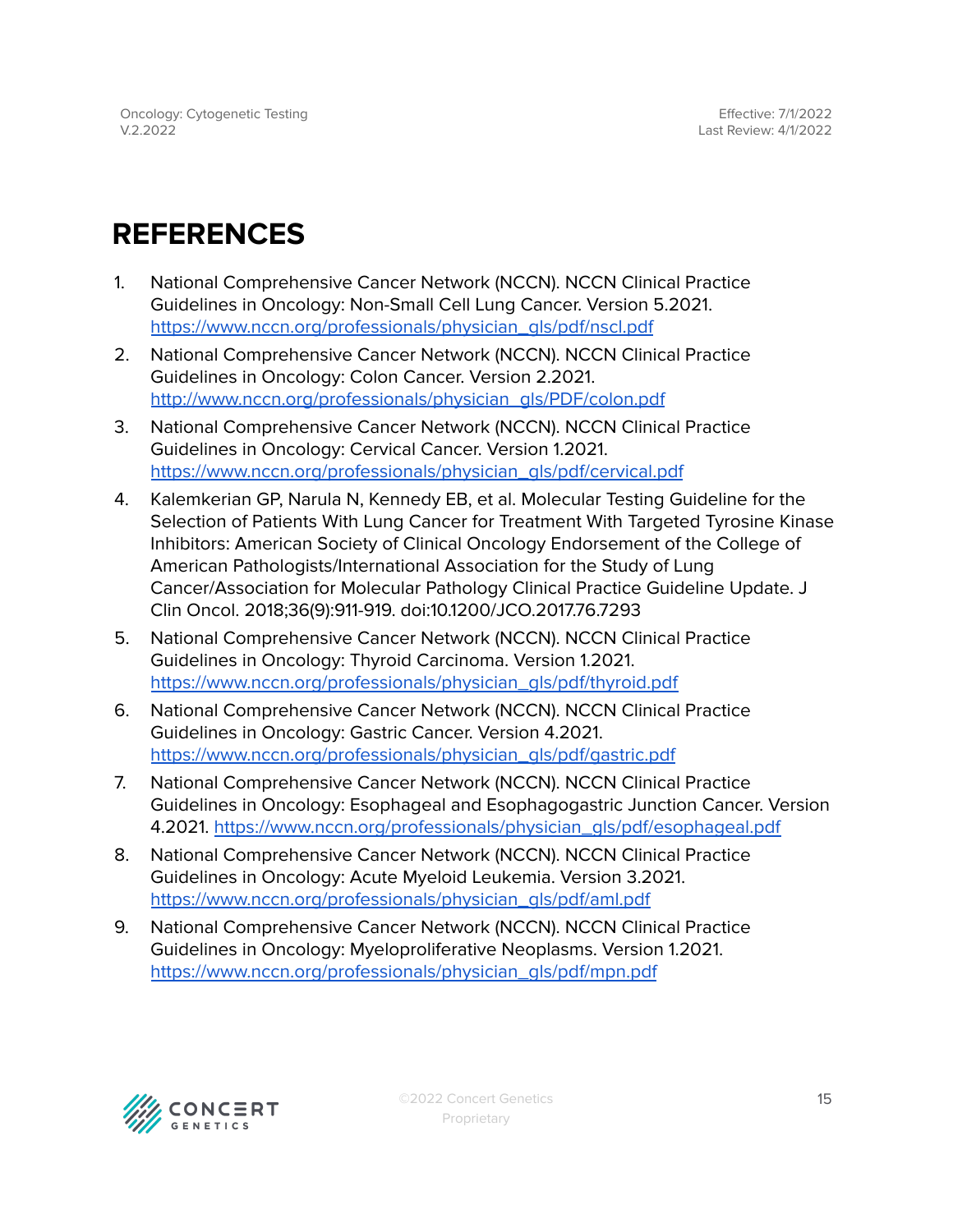- 10. National Comprehensive Cancer Network (NCCN). NCCN Clinical Practice Guidelines in Chronic Myeloid Leukemia. Version 1.2022. [https://www.nccn.org/professionals/physician\\_gls/pdf/cml.pdf](https://www.nccn.org/professionals/physician_gls/pdf/cml.pdf)
- 11. National Comprehensive Cancer Network (NCCN). NCCN Clinical Practice Guidelines in Acute Lymphoblastic Leukemia. Version 1.2021. [https://www.nccn.org/professionals/physician\\_gls/pdf/all.pdf](https://www.nccn.org/professionals/physician_gls/pdf/all.pdf)
- 12. National Comprehensive Cancer Network (NCCN). NCCN Clinical Practice Guidelines in Pediatric Acute Lymphoblastic Leukemia. Version 2.2021. [https://www.nccn.org/professionals/physician\\_gls/pdf/ped\\_all.pdf](https://www.nccn.org/professionals/physician_gls/pdf/ped_all.pdf)
- 13. National Comprehensive Cancer Network (NCCN). NCCN Clinical Practice Guidelines in Oncology: Chronic Lymphocytic Leukemia/Small Lymphocytic Leukemia. Version 1.2022. [https://www.nccn.org/professionals/physician\\_gls/pdf/cll.pdf](https://www.nccn.org/professionals/physician_gls/pdf/cll.pdf)
- 14. National Comprehensive Cancer Network (NCCN). NCCN Clinical Practice Guidelines in Oncology: Breast Cancer. Version 5.2021. [https://www.nccn.org/professionals/physician\\_gls/pdf/breast.pdf](https://www.nccn.org/professionals/physician_gls/pdf/breast.pdf)
- 15. National Comprehensive Cancer Network (NCCN). NCCN Clinical Practice Guidelines in Oncology: Head and Neck Cancers. Version 3.2021. [https://www.nccn.org/professionals/physician\\_gls/pdf/head-and-neck.pdf](https://www.nccn.org/professionals/physician_gls/pdf/head-and-neck.pdf)
- 16. National Comprehensive Cancer Network (NCCN). NCCN Clinical Practice Guidelines in Oncology: Multiple Myeloma. Version 1.2022. [https://www.nccn.org/professionals/physician\\_gls/pdf/myeloma.pdf](https://www.nccn.org/professionals/physician_gls/pdf/myeloma.pdf)
- 17. National Comprehensive Cancer Network (NCCN). NCCN Clinical Practice Guidelines in Oncology: Bladder Cancer. Version 3.2021. [https://www.nccn.org/professionals/physician\\_gls/pdf/bladder.pdf](https://www.nccn.org/professionals/physician_gls/pdf/bladder.pdf)
- 18. National Comprehensive Cancer Network (NCCN). NCCN Clinical Practice Guidelines in Oncology: Vulvar Cancer (Squamous Cell Carcinoma). Version 3.2021. [https://www.nccn.org/professionals/physician\\_gls/pdf/vulvar.pdf](https://www.nccn.org/professionals/physician_gls/pdf/vulvar.pdf)
- 19. Mikhael J, Ismaila N, Cheung MC, et al. Treatment of Multiple Myeloma: ASCO and CCO Joint Clinical Practice Guideline [published correction appears in J Clin Oncol. 2020 Jul 20;38(21):2469]. J Clin Oncol. 2019;37(14):1228-1263. doi:10.1200/JCO.18.02096
- 20. Chang SS, Boorjian SA, Chou R, et al. Diagnosis and treatment of non-muscle invasive bladder cancer: AUA/SUO Guideline. J Urol. 2016;196(4):1021-1029. doi:10.1016/j.juro.2016.06.049.